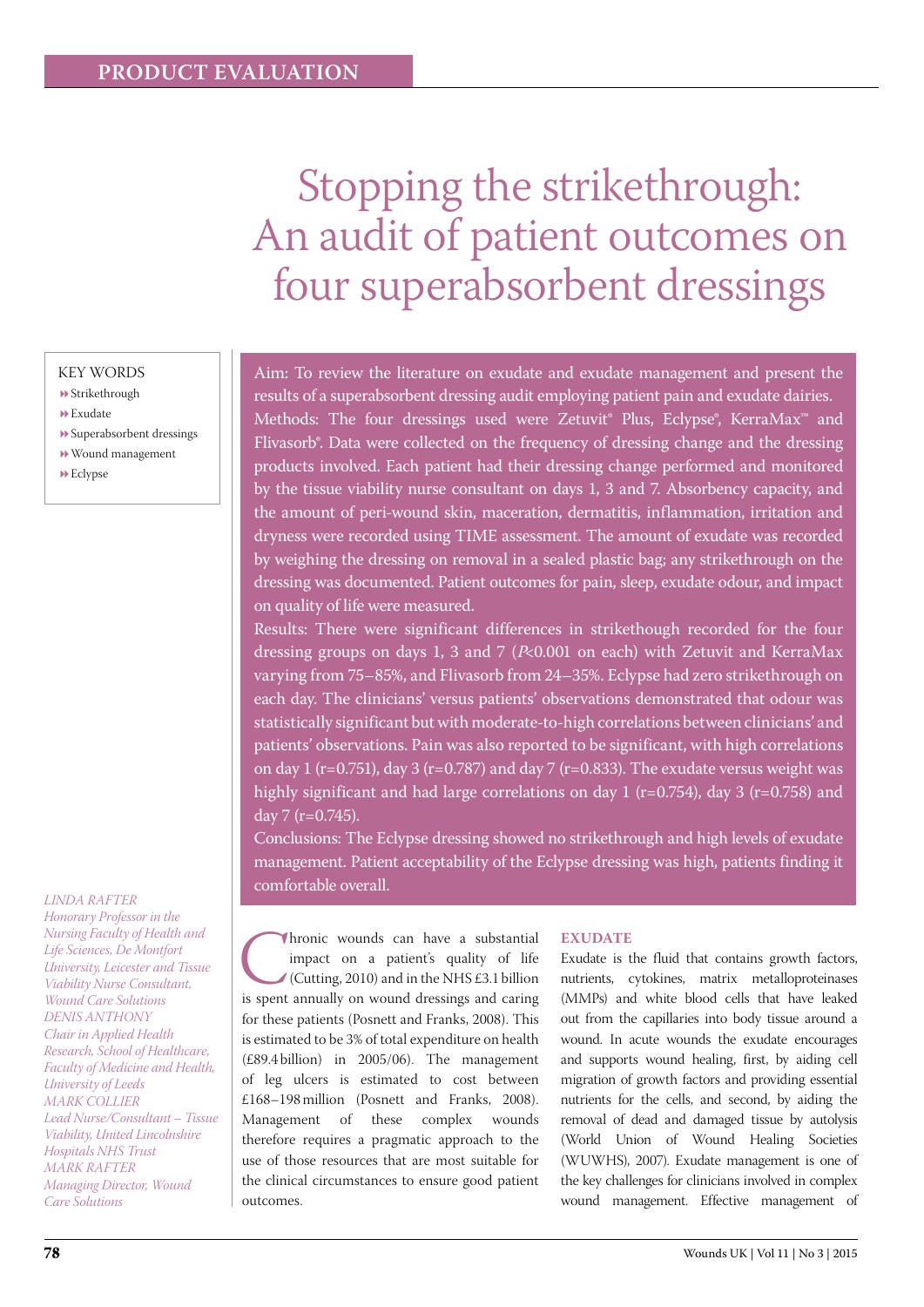exudate should shorten wound healing time, optimise resources and reduce the impact on a patient's physical and psychological health status (WUWHS, 2007). Managing wound exudate successfully is essential, as copious amounts of exudate can lead to a reduction in protein, increase peri-wound maceration and ultimately delay wound healing (Wounds UK, 2013). Frequent dressing changes, leakage from the dressing onto skin or clothes, and malodour can be distressing for patients, families and carers. Many patients experience social isolation and anxiety due to leakage of dressings (Faucher et al, 2012).

#### **Superabsorbent dress ings**

Superabsorbent dressings were developed from nappies, incontinence products and feminine hygiene products (Ousey et al, 2013). Superabsorbent dressings contain polyacrylate polymers, or superabsorbent polymers (SAPs), that have the ability to swell to many times their original size and weight, holding large volumes of fluid while maintaining their structure (Ousey et al, 2013). Superabsorbent dressings have the capacity to trap unwanted components of exudate, bacteria, proteases and inflammatory mediators within the core of the dressing (Wiegand et al, 2011), thereby reducing the MMPs. The wound exudate is therefore contained in the core of the dressing without leaking onto the skin, which could cause maceration (Tadej, 2009).

SAPs are indicated for moderately-to-highly exuding wounds, and are designed to absorb and retain fluid. Their considerable absorption capacity allows extended wear time, thereby reducing the number of dressing changes, and the number of times the wound is disturbed, while protecting the surrounding skin (Stephen-Haynes, 2011).

#### **Aim and objectives**

The aim of this audit was to determine the clinical effectiveness of the superabsorbent dressings in 80 wounds in an acute hospital and community setting. The primary objective was to assess the difference between four superabsorbent dressing (Zetuvit® Plus, Eclypse®, KerraMax™ and Flivasorb®) in absorbing exudate, improving the peri-wound skin and reducing the frequency of dressing change. The secondary objectives were to evaluate:

- Patient perceptions of odour, pain and overall comfort
- Patient perceptions of the dressing's ability to manage the exudate
- Patients' quality of life
- Clinician's vs patients' observations.

#### **Methods**

The tissue viability team was alerted by the nursing staff about patients who had existing leg wounds with copious exudate and who were managed with a superabsorbent dressing. The nursing staff gave the patients a leaflet explaining the audit and discussing what their involvement would entail. Patients were then asked if they wanted to participate. A written consent form was obtained from the patient or a relative. The patients were allocated one of the four superabsorbent dressings sequentially.

The same assessor performed the audit on all patients. Patients' age, sex, nutritional status, medical conditions, wound information, site of the lower leg wounds, and the duration of the wound were recorded. If a patient withdrew from the audit for any reason this was noted.

The audit was registered with the clinical audit department in the hospital where the audit was completed and approved before commencement of the audit.

Patient eligibility criteria were: aged 18 years or older; written, informed consent to participate or witnessed verbal consent or consultee agreement; expectation of being able to comply with a follow-up schedule. Patient exclusion criteria were unwillingness to participate, clinically infected wounds, changes in the patient's condition such that normal treatment was being compromised.

#### **Dressing regimen and assessment**

The superabsorbent dressing was used as a primary or secondary dressing depending on the wound type. Data were collected on the frequency of dressing changes and the dressing products used. Every patient had their dressing change performed and monitored by the tissue viability nurse consultant on days 1, 3 and 7. The absorbency capacity, the amount of peri-wound skin, maceration, dermatitis, inflammation, irritation and dryness were evaluated using TIME assessment. The amount of exudate was recorded by weighing the dressing, and any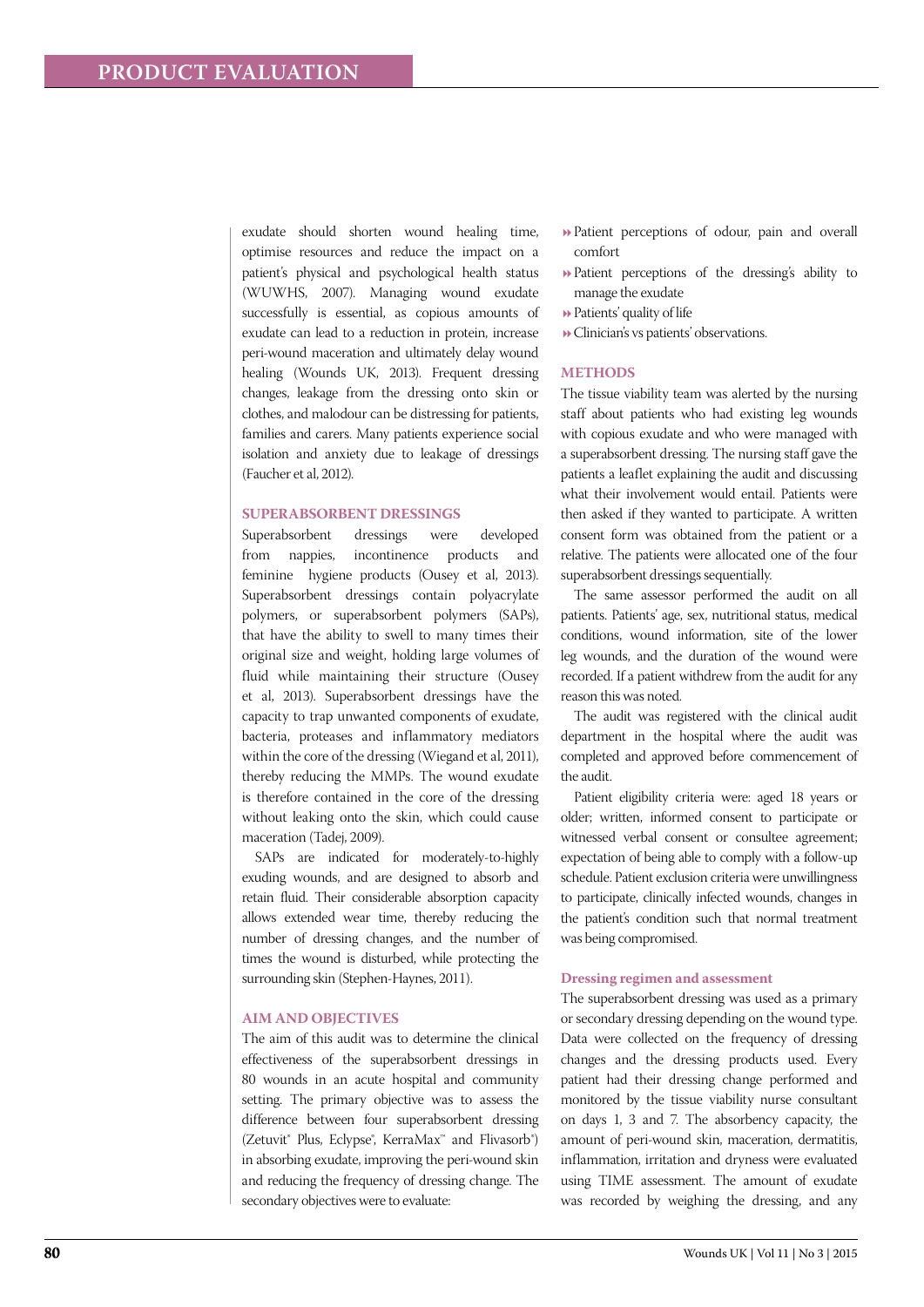strikethrough on the dressing was noted. Any additional dressing changes and their frequency were recorded. The exudate characteristics were also recorded (WUWHS, 2007). The TIME framework (Tissue management, Inflammation and infection control, Moisture balance, Epithelial (edge) advancement) was performed on every assessment (European Wound Management Association (EWMA), 2004). All wounds were photographed. Other clinical assessments included wound exudate measurement and odour, and use of the TELER® note-making system by the nurse assessor, the patient and the carers.

The patient questionnaire on pain, sleep patterns and exudate dairies audit form was based on a previous study (Rafter and Oforka, 2014). Patients were encouraged to record their perceptions of pain on dressing change on days 1, 3 and 7 using a numerical pain score (1–10) (Wong and Baker, 1998). This pain scale also included a description of the type of pain as sharp/stabbing, dull/aching, continuous, intermittent or burning. Patients' sleep patterns over the seven days were measured in the patient questionnaire. The type of odour from the wound and impact of the odour on quality of life was recorded.

#### **Cost and protocol**

The frequency of dressing change was audited. Patient opinions of superabsorbent dressing odour, leaking and overall comfort were investigated to determine which of the superabsorbent dressings resulted in an improved patient outcome.

#### **Data analysis**

Data analysis of the completed audit was carried out by an independent statistician using Microsoft Excel and SPSS version 14. Data were analysed for all continuous variables. The non-parametric Kruskall–Wallis test was used as the data were not normally distributed, except for the Waterlow score, for which one-way ANOVA was used. For categorical data, a chi-squared test was employed. For repeated measures, Friedman was used on continuous variables. An alpha level of 0.05 was used to test for significance.

#### **Results**

Each group comprised 20 patients. The Zetuvit Plus group included 13 females and 7 males; Eclypse 13 females and 7 males; KerraMax 14 females and 6 males; and Flivasorb 10 females and 10 males. The baseline demographics showed no significant differences between the four groups with respect to age (*P*=0.83), Waterlow score (*P*=0.14), Malnutrition Universal Screening Tool (MUST) score (*P*=1.0) or body mass index (BMI) (*P*=0.73). The mean age was 78 years, MUST 0, BMI 32kg/m<sup>2</sup> and the median of the Waterlow score was 18.6.

The duration of the wounds varied from 1week to 8years (*Figure1*). There was no significant difference between groups in the duration of wounds (*P*=0.61). *Figure2* shows the location of wounds in each of the dressing groups.

#### **Strikethrough**

There were significant differences in strikethrough between the groups on days 1, 3 and 7 (*P*<0.001 within each group), with Zetuvit and KerraMax varying between 75–85%, and Flivasorb between







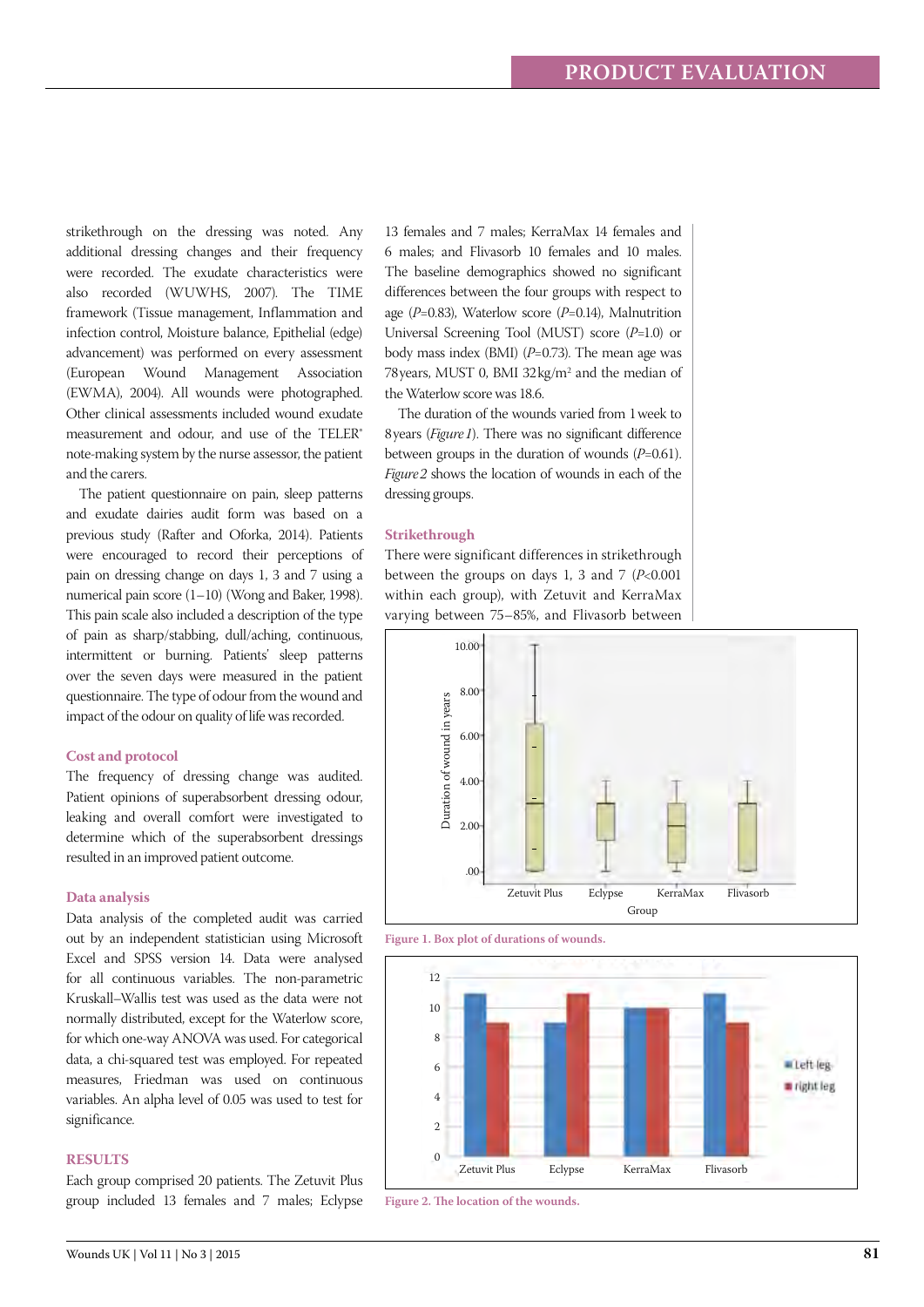24–35%. Eclypse had zero strikethrough on each day (*Figure 3*).

The capacity to handle exudate was measured at days 1, 3 and 7. The dressing and exudate were weighed and the original weight of the dressing subtracted. The highest exudate for Zetuvit Plus was 160g, for Eclypse 985g, for KerraMax 670g and for Flivasorb 650g (*Figure4*). The volume of exudate showed no significant difference between the four dressings groups. Dressing changes took place on average every 48hours. In the KerraMax and Flivasorb group, the gap between dressing changes was never longer than 72 hours.

#### **Clinicians' observations**

As assessed by clinicians on day 1, there were no significant differences between the four groups for volume of exudate (*P*=0.95), odour (*P*=0.63), pain (*P*=0.49), frequency of dressing change (*P*=0.83),



**Figure 3. Strikethrough on dressing change on day 7.**



weight of dressing (*P*=0.85), or depth of wound (*P*=0.70). Similarly, there were no significant differences at day 3 or day 7 for any of the clinicianmeasured variables. From days 1 to 7 there was no significant change in level of exudate or odour, as assessed by the clinicians.

The number of patients who had compression applied over the superabsorbent dressing is shown in *Table1*. In general, most patients who had compression bandages used KerraMax, followed by those using Flivasorb. Patients used a variety of dressings (*Table2*). There were no significant differences in the depth of patients' wounds (*Table3*).

#### **Patients' outcomes**

The patients' diaries provided a valuable insight into the experience of pain and quality of life in the use of superabsorbent dressings. For patients on day 1, there were no significant differences between level of pain, type of pain, hours of sleep, and impact of odour in the four groups. Wound odour was significantly greater (*P*<0.001) with Zetuvit Plus and Flivasorb than with Eclypse or KerraMax (*P*<0.001). There were no significant differences in these variables at day 3 or day 7 with the sole exception of hours of sleep on day 3 (*P*=0.034); this is likely to be a type I error and there are five pairwise comparisons.

Pain as assessed by patients decreased overall (*P*=0.033) but there was no significant change in hours of sleep or odour. The impact on the patients' quality of life improved (*P*=0.029) but while it increased from days 1 to 3 it decreased by day 7.

Split by groups, the level of pain was reduced in the Zetuvit Plus and KerraMax groups, and rose slightly in the Eclypse and Flivasorb groups but was not statistically significant.

For the number of hours of sleep there was no significant change from day 1 to day 7 in any of the dressing groups. Odour decreased in the Flivasorb group, but rose slightly in the Eclypse and KerraMax groups, with no significant change in the Zetuvit Plus

| Table 1. Use of compression bandages by<br>dressing group |           |            |  |  |  |
|-----------------------------------------------------------|-----------|------------|--|--|--|
| Group                                                     | Frequency | Percentage |  |  |  |
| Zetuvit Plus                                              | 2         | 10         |  |  |  |
| Eclypse                                                   | 1         | 5          |  |  |  |
| KerraMax                                                  | 9         | 45         |  |  |  |
| Flivasorb                                                 |           | 35         |  |  |  |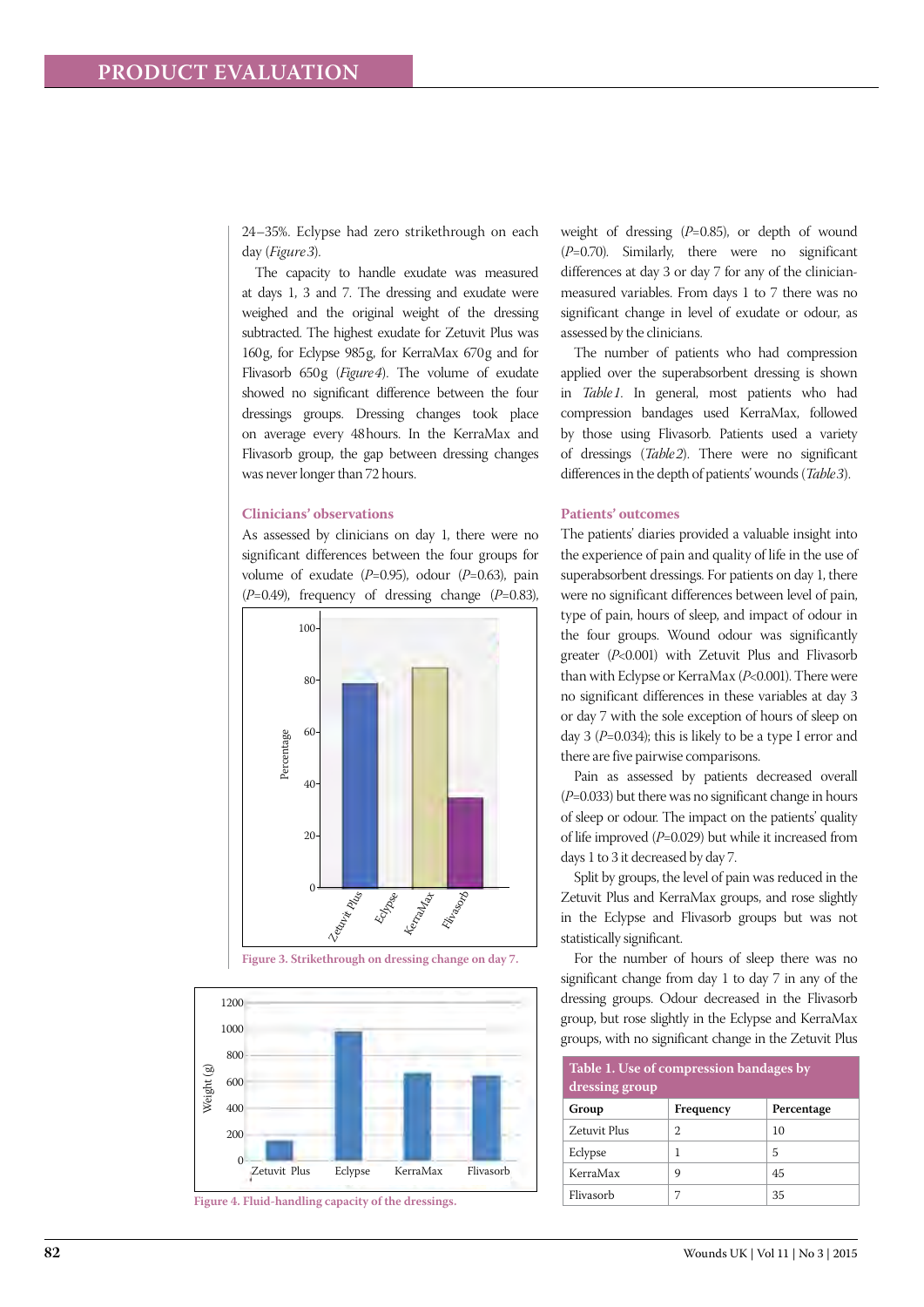group. Overall, comfort was statistically higher in the Eclypse group by day 7 compared with day 1 but there was no similar change in the other groups.

## **Clinicians' vs patients' observations**

Odour was significant, but there were moderateto-high correlations between clinicians' and patients' observations. There were also significant/ high correlations for pain on day 1 (r=0.751), day 3  $(r=0.787)$  and day 7 (r=0.833). Exudate vs weight on day 1 (r=0.754), day 3 (r=0.758) and day 7 (r=0.745) was highly significant and had large correlations (*Figure5*).

#### **DISCUSSION**

 $\overline{1}$ 

The analysis has demonstrated that age, BMI and Waterlow and MUST scores were similar. The BMI indicated that 70% of this sample fell into the obese category. Public Health England (2014) has found that Lincolnshire is the county with the greatest rate of obesity in the East Midlands. According to the latest statistics, 68.2% of county residents are considered overweight or obese.

There were significant differences between the strikethrough of the dressings. Zetuvit Plus and KerraMax had higher strikethrough than Flivasorb, and Eclypse showed no strikethrough. The construction of Zetuvit Plus and KerraMax means

| Table 2. Primary dressings used by group |                                   |                |                 |  |  |
|------------------------------------------|-----------------------------------|----------------|-----------------|--|--|
| Group                                    | <b>Dressing</b>                   | Frequency      | Percentage      |  |  |
| Zetuvit Plus                             | Atrauman                          | $\overline{4}$ | 20              |  |  |
|                                          | Cutimed Sorbact                   | 4              | 20              |  |  |
|                                          | Aquacel Extra                     | 9              | 45              |  |  |
|                                          | Medihoney                         | 1              | 5               |  |  |
|                                          | Sorbsan                           | $\overline{2}$ | 10 <sup>1</sup> |  |  |
|                                          | Total                             | 20             | 100             |  |  |
| Eclypse                                  | No dressing used                  | $\mathbf{1}$   | 5               |  |  |
|                                          | Atrauman                          | $\mathbf{1}$   | 5               |  |  |
|                                          | Atrauman and Aquacel Extra        | $\mathbf{1}$   | 5               |  |  |
|                                          | Cutimed Sorbact                   | 7              | 35              |  |  |
|                                          | Cutimed Sorbact and Aquacel Extra | 3              | 15              |  |  |
|                                          | Aquacel Extra                     | $\overline{7}$ | 35              |  |  |
|                                          | Total                             | 20             | 100             |  |  |
| KerraMax                                 | Atrauman                          | 2              | 10              |  |  |
|                                          | Atrauman and Aquacel Extra        | $\overline{2}$ | 10 <sup>1</sup> |  |  |
|                                          | Cutimed Sorbact                   | 4              | 20              |  |  |
|                                          | Cutimed Sorbact, Aquacel Extra    | 3              | 15              |  |  |
|                                          | Aquacel Extra                     | 9              | 45              |  |  |
|                                          | Total                             | 20             | 100             |  |  |
| Flivasorb                                | Atrauman                          | $\overline{7}$ | 35              |  |  |
|                                          | Cutimed Sorbact                   | 5              | 25              |  |  |
|                                          | Aquacel Extra                     | 6              | 30              |  |  |
|                                          | Aquacel Extra, Atrauman           | $\overline{2}$ | 10 <sup>1</sup> |  |  |
|                                          | Total                             | 20             | 100             |  |  |

|                                                         |                                                                                                                | Table 3. Depth of wounds by dressing group |                   |                           |
|---------------------------------------------------------|----------------------------------------------------------------------------------------------------------------|--------------------------------------------|-------------------|---------------------------|
| Tel://media.com/com/<br>TT 100<br>is.                   | Day 1 Volume of exudate<br>Day 1 Vieight of dressings<br>Day 3 Volume of exutate<br>Day 3 Vielght of dressings | Group                                      | Wound depth       | Frequency<br>(percentage) |
|                                                         | Day 7 Volume of exudate<br>Day 7 Vielght of dressings<br>Zetuvit Plus<br>Eclypse<br>KerraMax                   |                                            | Superficial       | 12 (60%)                  |
|                                                         |                                                                                                                |                                            | Partial thickness | 3(15%)                    |
| <b>CONTINUES (THERE)</b> OF<br>×<br>$\rightarrow$       |                                                                                                                |                                            | Full thickness    | 5(25%)                    |
|                                                         |                                                                                                                |                                            | Total             | 20 (100%)                 |
|                                                         |                                                                                                                | Superficial                                | 9(45%)            |                           |
|                                                         |                                                                                                                |                                            | Partial thickness | 2(10%)                    |
| <b>Common Control</b><br>÷                              |                                                                                                                |                                            | Full thickness    | 9(45%)                    |
|                                                         |                                                                                                                |                                            | Total             | 20 (100%)                 |
|                                                         |                                                                                                                |                                            | Superficial       | 8 (40%)                   |
| TE Au                                                   |                                                                                                                | Partial thickness                          | 10 (50%)          |                           |
|                                                         |                                                                                                                |                                            | Full thickness    | $2(10\%)$                 |
|                                                         |                                                                                                                |                                            | Total             | 20 (100%)                 |
|                                                         |                                                                                                                | Flivasorb                                  | Superficial       | 8 (40%)                   |
| o<br>ъi                                                 |                                                                                                                |                                            | Partial thickness | 8 (40%)                   |
| 400<br>uco<br>1000<br>- 1200<br>200<br>800              |                                                                                                                |                                            | Full thickness    | 4(20%)                    |
| Figure 5. The exudate volume vs the weight of dressing. |                                                                                                                |                                            | Total             | 20 (100%)                 |
|                                                         |                                                                                                                |                                            |                   |                           |

Wounds UK | Vol 11 | No 3 | 2015 **83**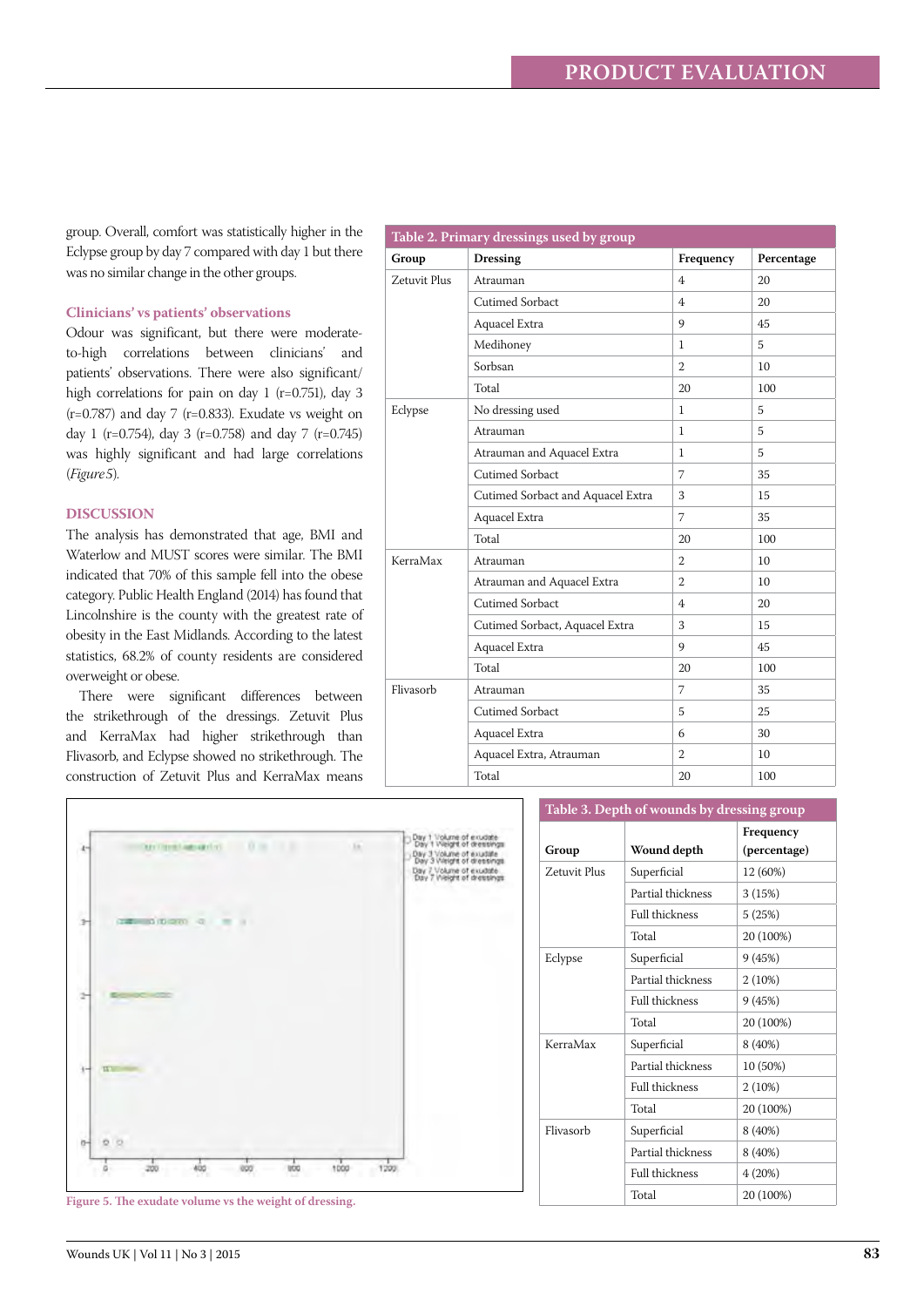that they have no water-resistant backing to prevent strikethrough. Flivasorb has a breathable outer layer to prevent leakage. Eclypse has a water-resistant backing to prevent strikethrough with a high moisture vapour transfer rate, and this appears to account for the absence of strikethrough. Leakage and strikethrough can lead to bacteria breaching the wound and can increase the risk of infection as it acts as a portal for pathogens (Wounds UK, 2013).

Some superabsorbent dressings can lock the exudate into the dressing. This exudate fluid may contain bacteria and proteases which can be harmful to the wound. Wiegand and White (2013) demonstrated that the Eclypse dressing completely inhibited protease enzymes and collagenase and therefore was effective in the treatment of chronic wounds. Wiegand et al (2011) and Alexander (2009) demonstrated in vitro that Flivasorb's absorption capacity was more than twice that of standard absorbent dressings tested, and that Flivasorb released up to 88% more absorbed fluid than standard dressings.

Superabsorbent dressings have been designed to absorb exudate and allow moisture loss through evaporation. They have been developed with the aim of increasing their fluid handling properties, which is designed for longer wear time and can reduce maceration, thereby reducing the frequency of dressing changes (Wick, 2012).

There is a paucity of literature on superabsorbent dressings and only one audit has investigated the weight of exudate from a clinician's view (Jones and Barraud, 2013). In this audit, clinicians considered the fluid handling capacity of the superabsorbent dressings. A group of 21 experienced clinicians comprising tissue viability nurses, vascular and leg ulcer nurse specialists, a diabetic podiatrist, and plastics nurses completed a short questionnaire on the management of large wounds. Six clinicians stated that 200ml of exudate was acceptable before the dressing was changed; 13 said they would not want the capacity to go beyond this. Clinicians in this evaluation agreed that the weight of the dressing would become too heavy, bulky and uncomfortable. This issue was not reported by the patients in the current audit. This audit has revealed that Eclypse boot had the highest capacity of exudate management, and this was obtained when the patient was wearing the Eclypse Boot which is not available in the other superabsorbent dressings.

Superabsorbent dressings have been recommended for use under compression bandages. Faucher et al (2012) investigated exudate management with the Flivasorb dressing under compression. There was a reduction in peri-wound skin maceration, inflammation and irritation, as well as improvement in the wound bed.

#### **Patient outcomes**

The patients' diaries provided a valuable insight into pain experience and quality of life when using superabsorbent dressings.

Saturated dressings can become malodourous and act as a physical reminder to the patient of their wound (International Consensus, 2012). This can lead to very low self-esteem, social isolation and loneliness in patients (Herber at al, 2007; Jones et al, 2008). It was interesting to discover that odour observed by patients was significant in the Zetuvit Plus and Flivasorb but lower in Eclypse and KerraMax.

Effective management of patients' pain is fundamental to the quality of care, and is frequently dependent on the professional's ability and knowledge of the impact of these factors on the patient. While some practitioners are aware of the issues associated with wound pain, nurses often fail to manage pain effectively at dressing changes (Hollinworth, 2001). It was demonstrated that the level of pain was reduced with Zetuvit Plus and KerraMax, but increased slightly in Eclypse and Flivasorb. These findings may be because Zetuvit Plus and KerraMax have no waterresistant backing whereas Eclypse and Flivasorb do.

A lack of sleep has implications for a person's wellbeing, quality of life and ability to perform normal activities of living. Sleep has been demonstrated to be essential for restoration and recovery of the body (Baldwin et al, 2001; Katz and McHorney 2002; Reid et al, 2006; Hamilton et al, 2007). Pain, stress or anxiety related to pain has been discovered to delay wound healing (Upton and Solowiej, 2010; Woo, 2010; Ebrecht et al, 2004; Cole-King and Harding, 2001; McGuire et al, 2006). This audit demonstrated that there was no significant change from day 1 to day 7 in the number of hours of sleep in any of the dressing groups.

Patient comfort and acceptability are important factors in enabling patients to comply with a care pathway. Patient comfort overall was higher in the Eclypse dressing group than in the other groups.